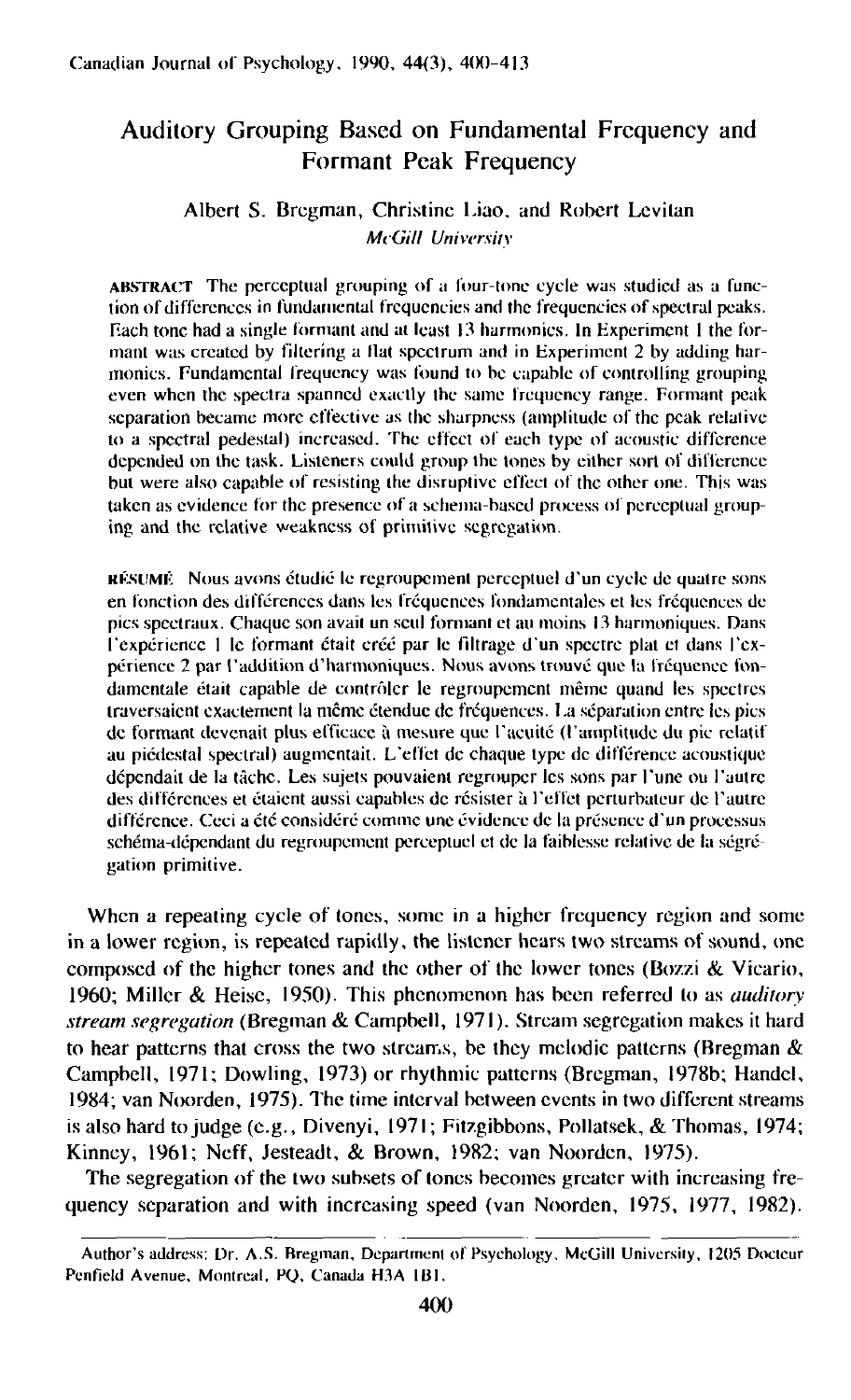It also increases with repetitions of the cycle (Anstis & Saida, 1985; Bregman, 1978a). While the segregation in most of these studies was produced by frequency separation, other kinds of differences between sounds can also cause them to form separate perceptual streams. For example, streams can be formed on the basis of differences in spatial location (Axclrod & Guzy, 1968; Judd, 1979; Massaro, 1976) or differences in the direction of the gliding of tones (Steiger & Bregman, 1981).

Much of the research on stream segregation has been done with pure tones. Such tones are unique in that they confound two height dimensions that occur in more complex periodic sounds. These dimensions are the height of the fundamental frequency and the height of the mean of the spectral energy. With pure tones, these are always the same. In complex tones, however, the former is thought to give rise to our sense of musical pitch while the latter is responsible for a timbral dimension, the *brightness* of the tone (Wcssel, 1979).

Differences in timbre can contribute to segregation. Research on this basis for segregation has defined timbre in many different ways: as the contrasts between different instruments playing the same pitch (Erickson, 1975; Smith, Hausfeld, Power, & Gorta, 1982), between arbitrary qualitative classes such as buzzes, pitches, and noise bursts (Dannenbring & Bregman, 1976; McNally & Handel, 1977), between tones with and without extra partials added to a fundamental (McAdams & Bregman, 1979), between tones differing on brightness (Wessel, 1979), or in terms of tones formed from different subsets of harmonics of the same fundamental, the subsets occupying different frequency bands (Singh, 1987; van Noorden, 1975).

The question of whether fundamental frequency  $(F_0)$  alone, independently of the region of the spectrum occupied by the harmonics, can affect grouping has not been clearly answered in the literature. Positive evidence has been found. For example, sudden  $F_0$  changes have been shown to dissociate the parts of a synthesized speech syllabic (Darwin & Bethell-Fox, 1977; Green, Stevens, & Kuhl, 1989). Furthermore, vowels synthesized on different fundamentals and formed into a repeating loop tend to segregate into streams grouped by fundamental frequency (Noteboom, Brokx, & de Rooij, 1978). However, these experiments employed speech stimuli exclusively.

The present experiments used complex tones to study the way in which their stream segregation was affected by their fundamental frequencies and their timbres by varying the two independently. A similar manipulation was performed by Singh (1987). She found a contribution of both the (missing)  $F_0$  and the spectral region of the harmonics. To vary timbre, Singh used tones formed of four consecutive harmonics and varied the harmonic number of the lowest harmonic. Tones composed of higher harmonics had the same (missing)  $F_0$  but sounded brighter.

The present research differed from Singh (1987) in that we studied the perceptual grouping of tones with richer spectra. Rather than differing in the selection of harmonics, the spectra of different tones in the present experiments differed in the location of a peak (formant). Like Singh, we studied how the spectral shape traded off against the fundamental frequency in controlling the grouping. The use of richer tones allowed us to avoid one of the problems faced by Singh. Her stimuli had only a small number of harmonics. She noted that the pitch of such stimuli becomes less pronounced when higher harmonics are used. Therefore they confound the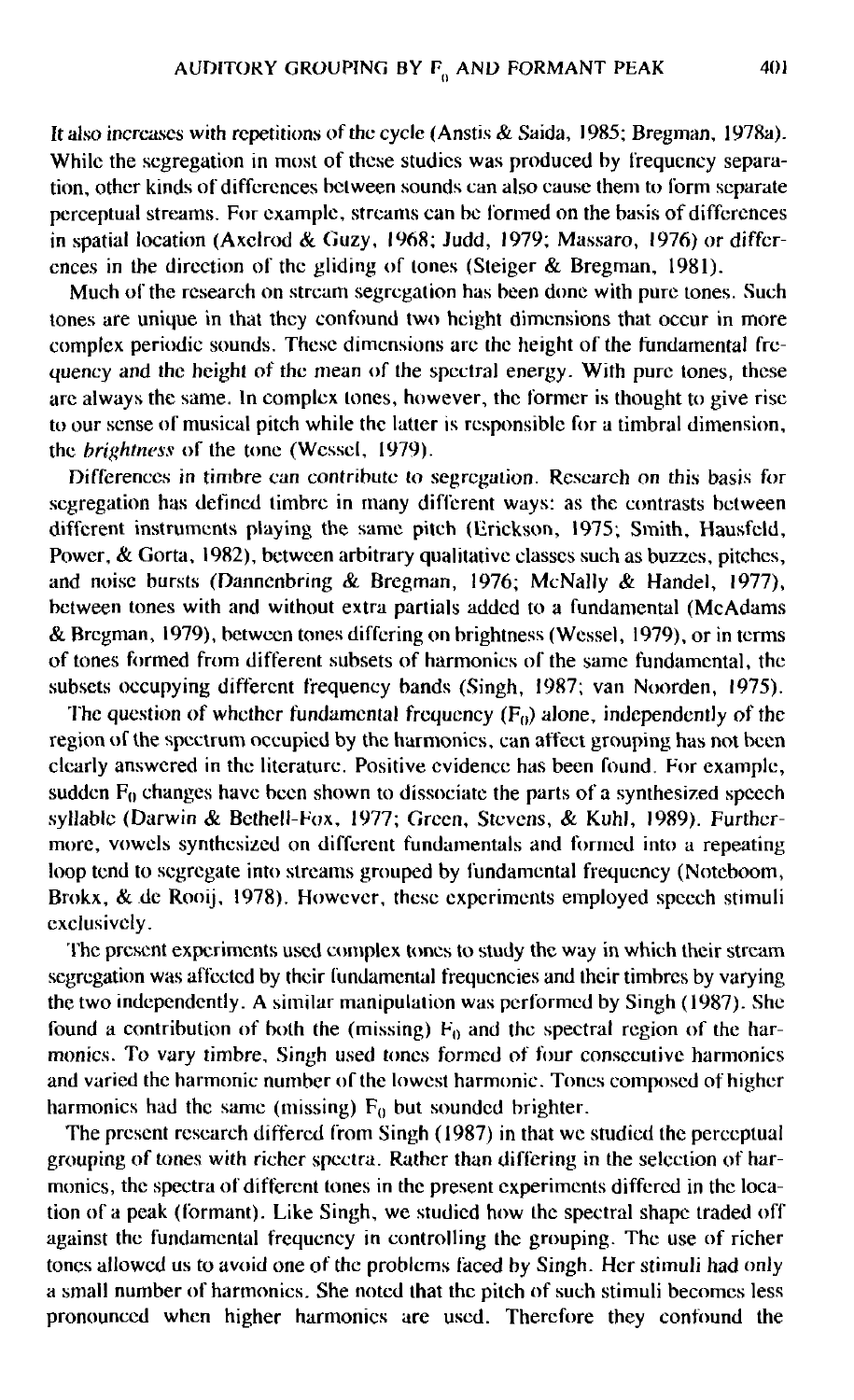saturation of the pitch with the brightness. Our tones consisted of at least 13 harmonics, with the lowest harmonic never higher than the fourth.

Experiment 2 investigated how the *sharpness* of the spectral peaks (difference between peak and valley intensities) affected their ability to control perceptual organization. In speech recognition research, it is generally accepted that the sharpness of the formants has little effect on phonetic recognition (e.g., Klatt, 1982: Roberts, 1988, chap. 3). Yet sharpness could still make it easier to follow a formant over time or to group segments of a formant across interruptions by extraneous sounds.

In Hxperiment 1, the spectral peaks were created by filtering a flat spectrum. In Experiment 2, in order to specify sharpness more exactly, peaks were produced by controlling the intensity of each harmonic explicitly through additive synthesis. The latter procedure also made it possible to hold the highest and lowest frequencies constant and to ensure that a harmonic always fell at the nominal spectral peak.

## EXPERIMENT I

The stimuli in this experiment were similar to those used by Singh (1987). It was a cycle of four tones in which two types of similarity were present, one based on the fundamental frequency  $(F_0)$  of the tones and another based on the frequency of a formant peak. Henceforth, these two factors will simply be referred to as  $F_0$  and peak, respectively. The main purpose of the experiment was to study how each of these two factors affected stream segregation, especially when the two were brought into competition with one another.

## Method

*Task:* On each trial four tones, each  $100$  ms in duration and differing on both peak and  $F_0$ , were formed into a 400-ms repeating loop, and the subject performed a judgement that was designed to reveal how strongly each of the two factors were promoting the formation of similarity based streams. First the subjects heard 20 repetitions of a 400-ms cycle consisting of two tones (symbolized as A and B), selected from the four chosen tones, and two silent slots (symbolized as hyphens), each 100 ms in duration, in the order AB—AB- .... This was the *standard cycle*. Then, with no break in the AB--AB--... rhythm, this was followed by 20 repetitions of a sequence of four tones in which the two remaining tones (CD) were inserted into the two silent slots that had occurred in Ihe standard cycle to form a *comparison cycle* (ABCDABCD...). The subjects were asked to judge how easily they could hear the standard pair (AB) continue with the same quality and rhythm when the additional sounds were added in. The instruction about rhythm was used because when sequences of sounds are absorbed into a larger stream, they tend to lose their original rhythms. The reference to quality in the instructions was used to help guarantee that the subjects were identifying the correct sounds within the cycle (since in certain cases, only the timbre distinguished the standard tones from the other tones in the comparison cycle). The judgement was made on a numerical scale running from I (hard) to 5 (easy). The subjects had 2.5 s to make each judgement.

The choice of the tones in the comparison cycles was varied on different trials to manipulate independently the frequency separation of the peaks and the  $F<sub>0</sub>s$ . There were two kinds of tests created by different selections of the two lones to be used in the standard cycle. On some trials the two tones of the standard were alike in  $F_0$ ; on such trials  $F_0$  was the tested factor and peak was the interfering factor (except in certain cases where there was no interfering factor). On other trials the standard pair were alike in peak frequency, here the roles of tested and interfering factors were reversed. It was expected that if the two tones of the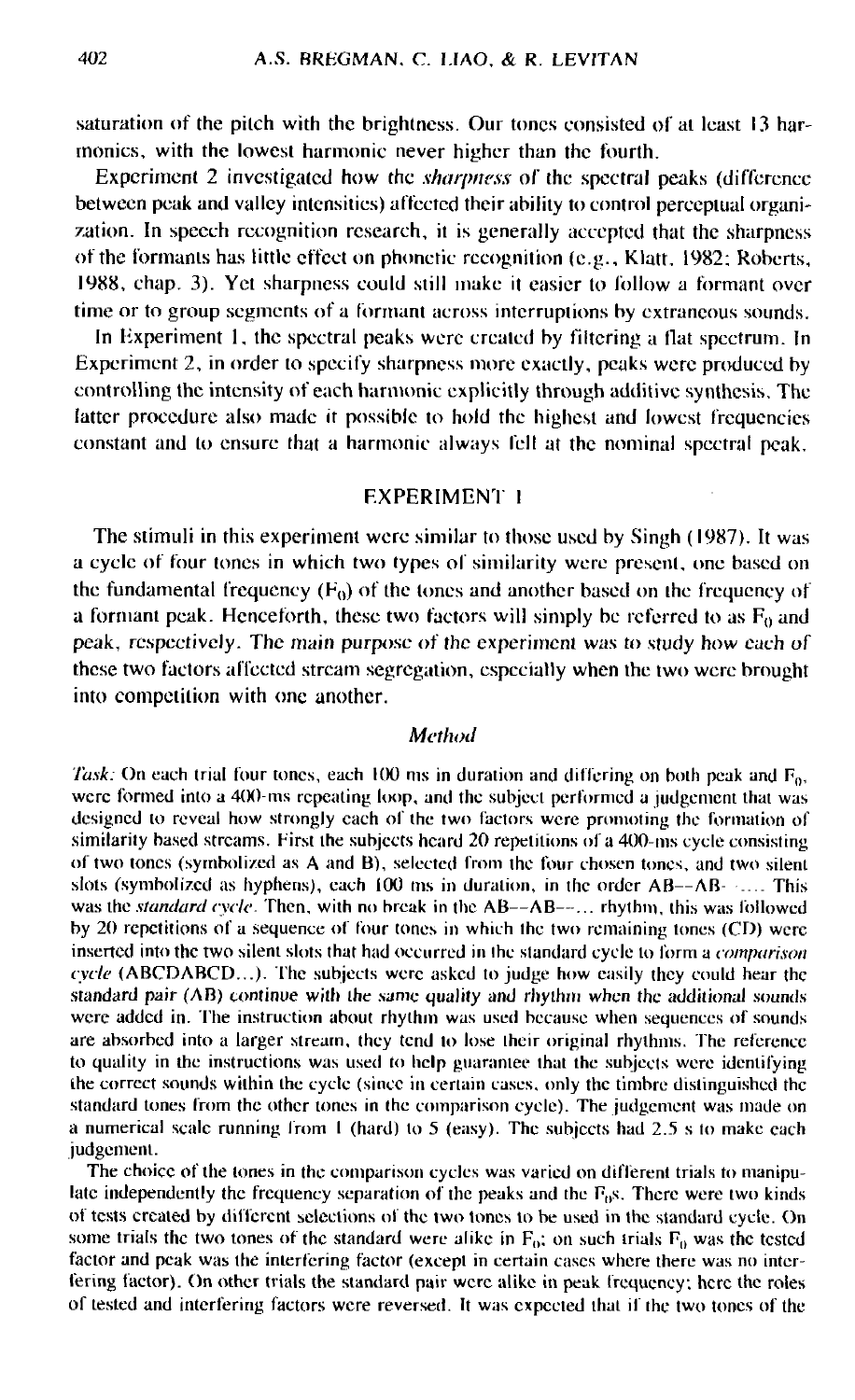|             |      |                        | Design of Stimuli for Experiment 1 |      |      |
|-------------|------|------------------------|------------------------------------|------|------|
| Fundamental |      | Spectral Peak Position |                                    |      |      |
|             | 1000 | 1212                   | 1470                               | 1782 | 2161 |
| 128         |      |                        | ٦                                  | 4    |      |
| 155         | 6    |                        | 8                                  | 9    | 10   |
| 188         | ,,   | 12                     | 13                                 | 14   | 15   |
| 228         | 16   | 17                     | 18                                 | 19   | 20   |
| 277         | 21   | 22                     | 23                                 | 24   | 25   |

| TABLE 1                            |  |
|------------------------------------|--|
| Design of Stimuli for Experiment 1 |  |

Note. The numbers in the table are the identification numbers for the tones (to be read as Tone 1, Tone 2, etc.)

standard (A and B) were alike on the tested factor and different enough from C and D, they should form a separate perceptual stream in the comparison cycle and thus be heard clearly. Therefore, a high clarity score for the tested factor was taken as evidence that the particular choice of separations of  $\mathrm{F_{0}}$  and formant frequency had created a stimulus in which the tested factor was dominant in controlling the formation of streams and was resisting the disruptive influence of the interfering factor.

*Design:* Table I can be used to explain the design of the sequences. Twenty-five harmonically rich tones were created, each having a duration of 100 ms. They are shown numbered from 1 to 25 in Table 1. The  $F<sub>0</sub>$  of each is shown at its left and the frequency of the formant peak is shown above it. On each trial four (ones were selected from this table and used for the comparison sequence. Tone 1 in the table can be called the *pivotal* tone. It appeared in every four-tone comparison cycle. The choice of the other ihree (ones defined the similarities of  $F<sub>0</sub>$  and peak in that set of four tones. One of these, which we can call the *contrasting* tone, always differed from the pivotal tone both on  $F_0$  and formant frequency; an example might be Tone 19. It was expected to be segregated from Tone 1 via both of these factors. The third tone (e.g., Tone 4) would be the same as Tone I on  $F_0$  but the same as the contrasting tone on formant frequency. The fourth tone  $(e.g.,$  Tone 16) was chosen to be the same as Tone 1 on formant frequency but the same as the contrasting tone on  $F_0$ . Therefore, the four tones always occupied Ihe vertices of a rectangle in Table I, defined by two formant frequencies and two  $F_0s$ . It can be seen that, in our example, Tones 1 and 4 both have an  $F_0$  of 128 Hz while Tones 16 and 19 have  $F_0$ s of 228 Hz. If  $F_0$  is a strong basis for stream segregation and formant frequency has negligible effects, two streams of tones should be heard, one with a 128-Hz  $F_0$  (I & 4) and the second with a 228-Hz  $F_0$  (16 & 19). However, if  $F_0$  has a negligible effect upon segregation and the formanl frequency has a strong influence, again two streams should be heard, one consisting of the two tones whose formant peak is at 1000 Hz  $(1 \& 16)$  and the other consisting of the two whose peak is at 1782 Hz  $(4 \& 19)$ . Since Tone 1 was always present, the selection of the contrasting lone prescribed the separations among the four tones on  $F_0$  and formant freqency, the choice of the other two tones following automatically.

Across all the trials of the experiment, all the tones in Table 1. except for Tone 1 itself, were chosen as (he contrasting tone. Notice that tones in Ihe top row or the leftmost column were not excluded from serving as ihe contrasting lone despite the fact that in these cases a degenerate ease of similarity would be obtained in which only one basis of similarity would exist in the group of four tones. For example, because Tone 1 was always selected, then when Tone. 16 was chosen as the contrasting tone, the rule of selection of the other two tones led us to select Tones I and 16 again as the third and fourth tones. Hence only the factor of  $F_0$  could differentiate the four tones (1, 1, 16, & 16). The trials that used the degenerate cases allowed us to study the stream-forming strength of either  $F_0$  or formant frequency without competition from the other factor.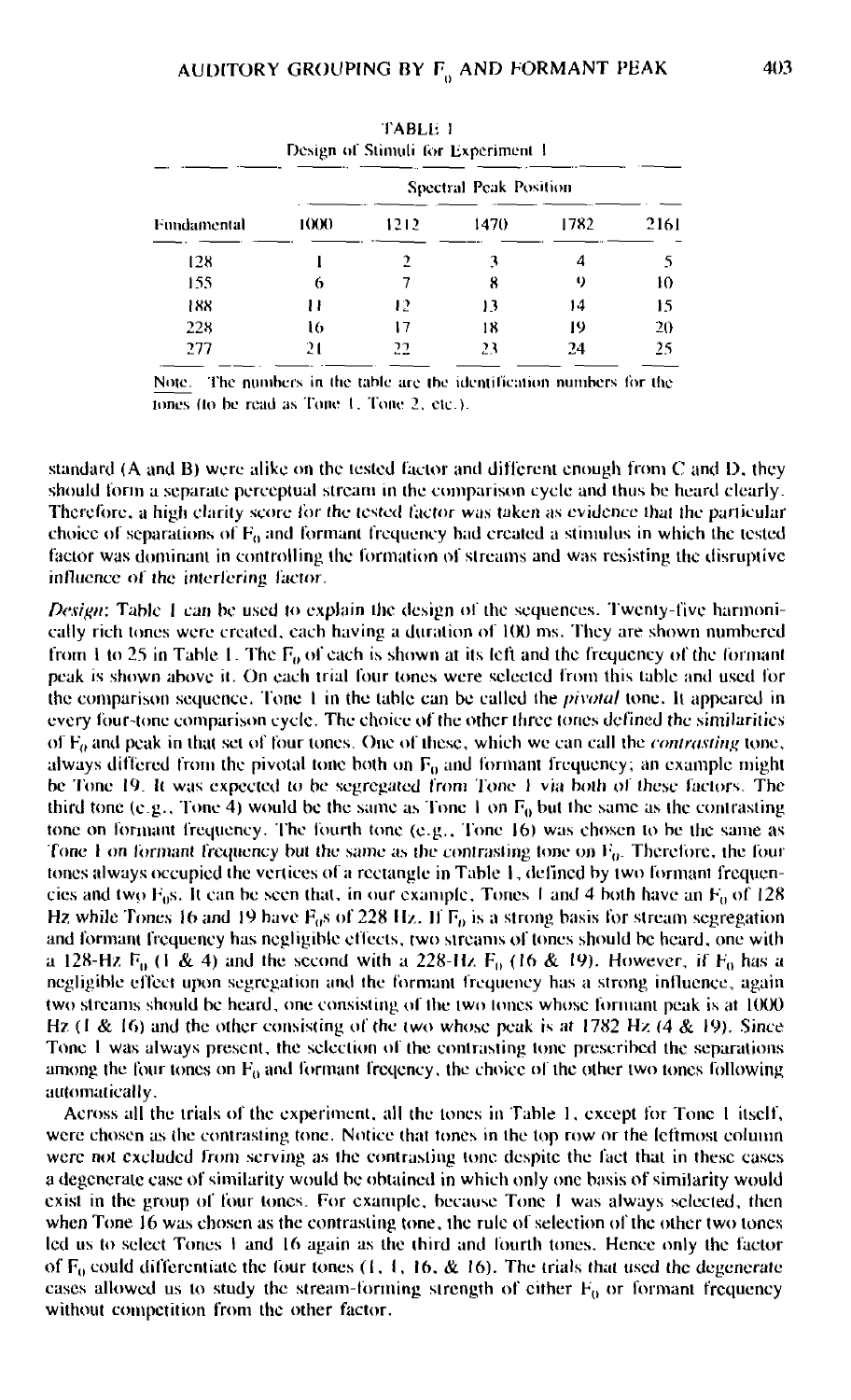

Figure 1. Spectra of four tones used in Experiment I. Horizontal grid lines are spaced by 10 dB, vertical ones by 1000 Hz. F<sub>0</sub>s and peaks are as follows: upper left  $\approx$  128, 1000; upper right = 128, 2161; lower left  $= 277$ , 1000; lower right  $= 277$ , 2161. Note that the frequency scale is linear.

After each selection of four tones was made from Table 1, it was tested on four different trials that differed in the order of the tones in the comparison loop (e.g., CBADCBAD...). This arrangement in a particular order also determined which two tones would serve as the tones in the standard loop  $(e.g., CB--CB---)$  since the standard loop always used the first two tones from the comparison loop. This procedure automatically produced the combinations of tested factor and interfering factor mentioned earlier.

The experiment consisted of 100 trials. Four tapes were made, each with a different random order of the 100 trials. Four subjects were tested on each tape.

*Stimuli:* Complex tones of 100-ms duration were used. They were digitally synthesized using the MITSYN signal processing software (Henke, 1980) running on a PDP-11 computer. Sequences were synthesized at 15,360 samples/s output on a 12-bit D/A converter, low-pass filtered at 4 kHz, and recorded on an analog tape recorder. At testing time, the playback from the tape recorder was again low-pass filtered at 4 kHz to reduce tape noise and played to listeners over TDH-49P headphones in an Industrial Acoustics 1202 test chamber.

There were 25 different tones: five different  $F_0$ s combined with five different frequencies of the formant peak. Table 1 shows that both the frequencies of the fundamentals and those of the spectral peaks were spaced by ratios of approximately 1.21. Bach tone consisted of harmonics 1 to N. Since we used only frequencies up to about 3600 Hz, the tones with higher fundamentals had fewer harmonics (but never less than 13). The digital synthesis that generated the spectrum of these tones first passed a flat spectrum (all components in sine phase) through a formant filter (second-order digital resonator) and then through a first-order difference filter to give a spectrum with a similar roll-oil both above and below the tuned frequency. The bandwidth of the formant filter was set at 0.1 times the formant peak frequency. Four examples of the resulting spectra are shown in Figure I. Notice that there is not always a spectral component at the nominal formant peak. The tones were gated on and off in 10 ms by a quarter sine wave function. Tone I (of Table 1) was presented to the subjects binaurally at 79 dBA as measured from the headphones with a flat-plate coupler. The other tones were matched to it in loudness according to the subjective judgement of one of the experimenters (RL).

*Subjects:* There were 16 subjects, 15 university students between the ages of 21 and 27, paid for participating, and one 46-year-old male (ASB). They had about 15 minutes of introduction and prctraining on the task.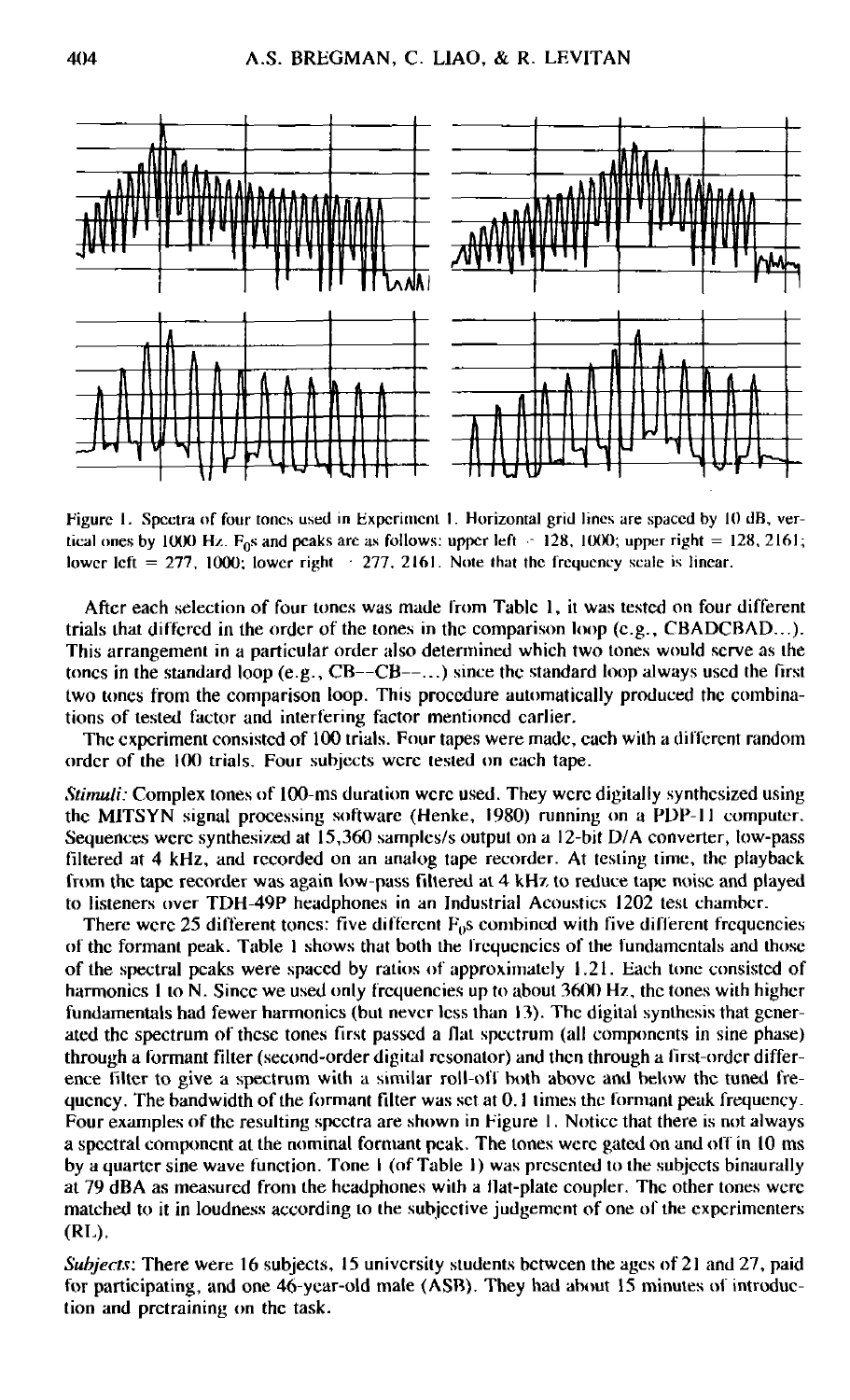| Experiment 1: Mean Clarity Scores for the $F_0$ Tests |     |     |                                |     |     |     |  |
|-------------------------------------------------------|-----|-----|--------------------------------|-----|-----|-----|--|
| Interfering Factor<br>(formant peak)                  |     |     | Tested Factor<br>(Fundamental) |     |     |     |  |
|                                                       | 128 | 155 | 188                            | 228 | 277 | м   |  |
| 1000                                                  | 2.7 | 4.1 | 7.4                            | 8.9 | 8.9 | 6.4 |  |
| 1212                                                  | 2.4 | 4.1 | 7.8                            | 8.4 | 8.8 | 6.3 |  |
| 1470                                                  | 2.7 | 3.9 | 5.3                            | 7.9 | 8.6 | 5.7 |  |
| 1782                                                  | 2.9 | 3.6 | 5.2                            | 6.6 | 8.3 | 5.3 |  |
| 2161                                                  | 2.9 | 3.2 | 4.9                            | 6.6 | 7.3 | 5.0 |  |
| М                                                     | 2.7 | 3.8 | 6.1                            | 7.7 | 8.4 |     |  |

TARLE 2

Note. Range of scores is 2 to 10.

### *Results*

For each combination of  $F_0$  and formant frequency, the subjects gave four scores running from 1 to 5. Table 2 shows the sum of the two scores for the same  $F_0$  standards. The scores run from 2 to 10 with a higher score indicating that there was more segregation by  $F_0$ .

Recall that one of the tones in the comparison loop always had an  $F_0$  of 128 and a formant frequency of 1000. The cell entries tell how much segregation there was by  $F_0$  when the other tones had the  $F_0$  and formant frequency shown in the margins. We observe that the  $F_0$ -based segregation becomes stronger (scores become larger) as  $F_0$  separation increases (running across the table from left to right). There is a monotonic increase in all rows. Comparing each score to the one just to its left, the number of increases is significant at  $p < .002$  by the sign test. There is a small tendency for a decrease in segregation as the formant frequency separation (the interfering factor here) became larger (running down the table). It is significant at  $p < .01$ by the sign test. These trends are displayed most clearly by the row and column means. The cells that violate the top-to-bottom weakening trend are always in Row 1 or Column 1, which contain the conditions in which only one factor was varied. We also note that the *decrease* in segregation as the interfering factor increased in strength was not as large as the *increase* when the tested factor increased in strength by the same amount.

The leftmost column in Table 2 shows what happens when all four tones had the same  $F_0$ . Segregation was very low and was not made any worse by larger separations on the interfering factor (formant frequency separation). On the other hand, the top row shows what happens when all tones had the same formant frequency. We see a strong increase in segregation as  $F_0$  separation increased.

Table 3 shows the results for the tests of segregation by formant (peak) frequency. High numbers here indicate that the frequency of the formant peak was effective in controlling segregation. Therefore, the strong observed increase in scores from left to right indicates an increase in segregation as the separation on the tested factor of formant peak increased. This increase is significant at  $p < .002$  by the sign test. In the results shown in this table,  $F_0$  was the interfering factor. Therefore we should expect to see a decrease in segregation scores as  $F_0$  increased (running down the table). The trend taken over the whole table, if it exists at all, is very weak  $(p > .22)$ by the sign test). However, we can see an interesting pattern if we ignore Row 1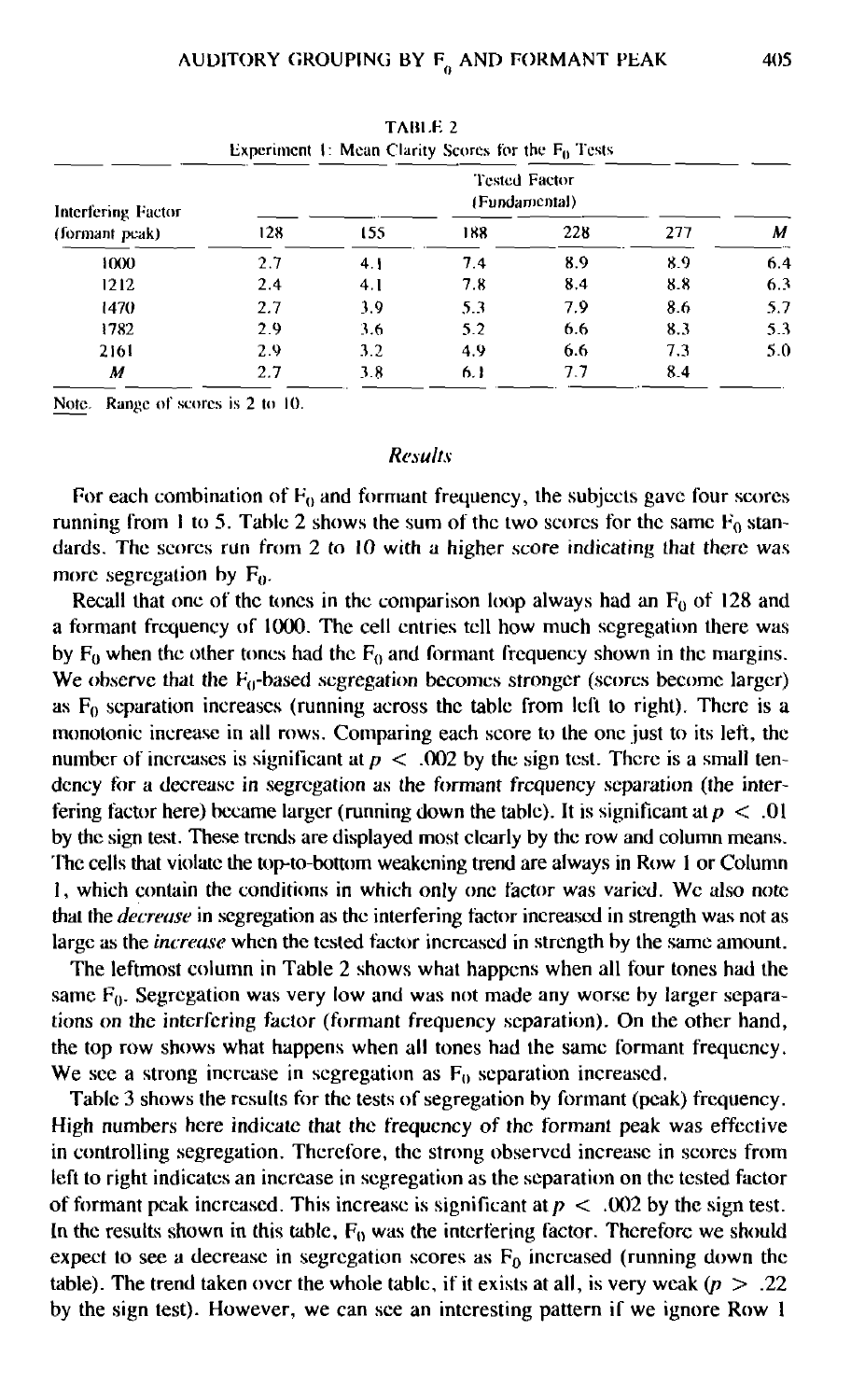| Interfering factor<br>(Fundamental) | Tested Factor<br>(Formant peak position) |      |                  |      |      |     |
|-------------------------------------|------------------------------------------|------|------------------|------|------|-----|
|                                     | 1000                                     | 1212 | 1470             | 1782 | 2161 | м   |
| 128                                 | 2.7                                      | 3.1  | 8.1              | 8.8  | 9.3  | 6.4 |
| 155                                 | 2.9                                      | 5.8  | 8.7              | 9.3  | 9.6  | 7.3 |
| 188                                 | 2.8                                      | 4.8  | 8.3              | 9.1  | 9.3  | 6.9 |
| 228                                 | 3.6                                      | 3.5  | 6.4              | 8.2  | 9.1  | 6.2 |
| 277                                 | 2.9                                      | 3.1  | 4.6 <sub>5</sub> | 7.1  | 8.4  | 5.2 |
| М                                   | 3.0                                      | 4.1  | 7.2              | 8.5  | 9.1  |     |

TABLE 3 Kxpcriiucnl 1: Mean Clarity Scores for the Forinanl Peak Frequency Tests

Note. Range of scores is 2 to 10.

|                                                   |                                        |    | Experiment 1: Relative Strength of $F_0$ and Peak |            |                          |       |  |  |
|---------------------------------------------------|----------------------------------------|----|---------------------------------------------------|------------|--------------------------|-------|--|--|
| N Steps of<br>Difference on<br>Interfering Factor | N Steps of Difference on Tested Factor |    |                                                   |            |                          |       |  |  |
|                                                   |                                        |    |                                                   |            |                          | м     |  |  |
| $_{0}$                                            |                                        | 10 |                                                   | ю          |                          | O     |  |  |
|                                                   |                                        | 17 |                                                   | - 9        | x                        | $-10$ |  |  |
|                                                   |                                        | -9 | $-30$                                             | $-12$      |                          | $-12$ |  |  |
|                                                   |                                        |    | $\cdot$ 12                                        | $\cdot$ 16 | $-5$                     | $-8$  |  |  |
|                                                   |                                        |    |                                                   | — X        | -11                      | $-3$  |  |  |
| м                                                 |                                        |    |                                                   | — い        | $\overline{\phantom{a}}$ | -6    |  |  |

TABLE 4

Note. Entries are Table 2 entry minus Table 3 entry times 10. Positive numbers indicate that  $F_0$ is *n* stronger influence.

and Column 1, which contain the degenerate tests in which only  $F_0$  or formant frequency was varied. In each of the four remaining columns, where the two factors competed, the score declined monotonically as the  $F_0$  separation increased over four steps. The conditions in which only one factor was varied seem always to give lower scores than would be predicted by extrapolating the trends from the other 16 cells. Perhaps this is due to some difference in strategy when the listener hears variation on only one factor.

Overall we see the same pattern in both Tables 2 and 3. Increases in separation on the tested factor strongly strengthened segregation, and increases in separation on the interfering factor produced an interfering effect that was substantially weaker.

A visual comparison of the relative strengths of segregation by  $F_0$  and formant frequency can be obtained by subtracting each cell in Table 3 from the corresponding cell in Table 2. Table 4 shows the results of this subtraction. In order to eliminate decimal points and make the table more readable, each result has been multiplied by 10. The first thing to notice is that the mean for the whole table is  $-6$  and that only 5 out of the 25 subtractions give positive numbers. This means that, on the whole, the formant frequency separations were stronger than the  $F_0$  separations in controlling segregation when the two types of separations were equated in terms of the ratios of the frequencies involved.

The mean of zero taken across the first row reflects the fact that when the interfering factor was inoperative (zero steps of difference) the two factors were, on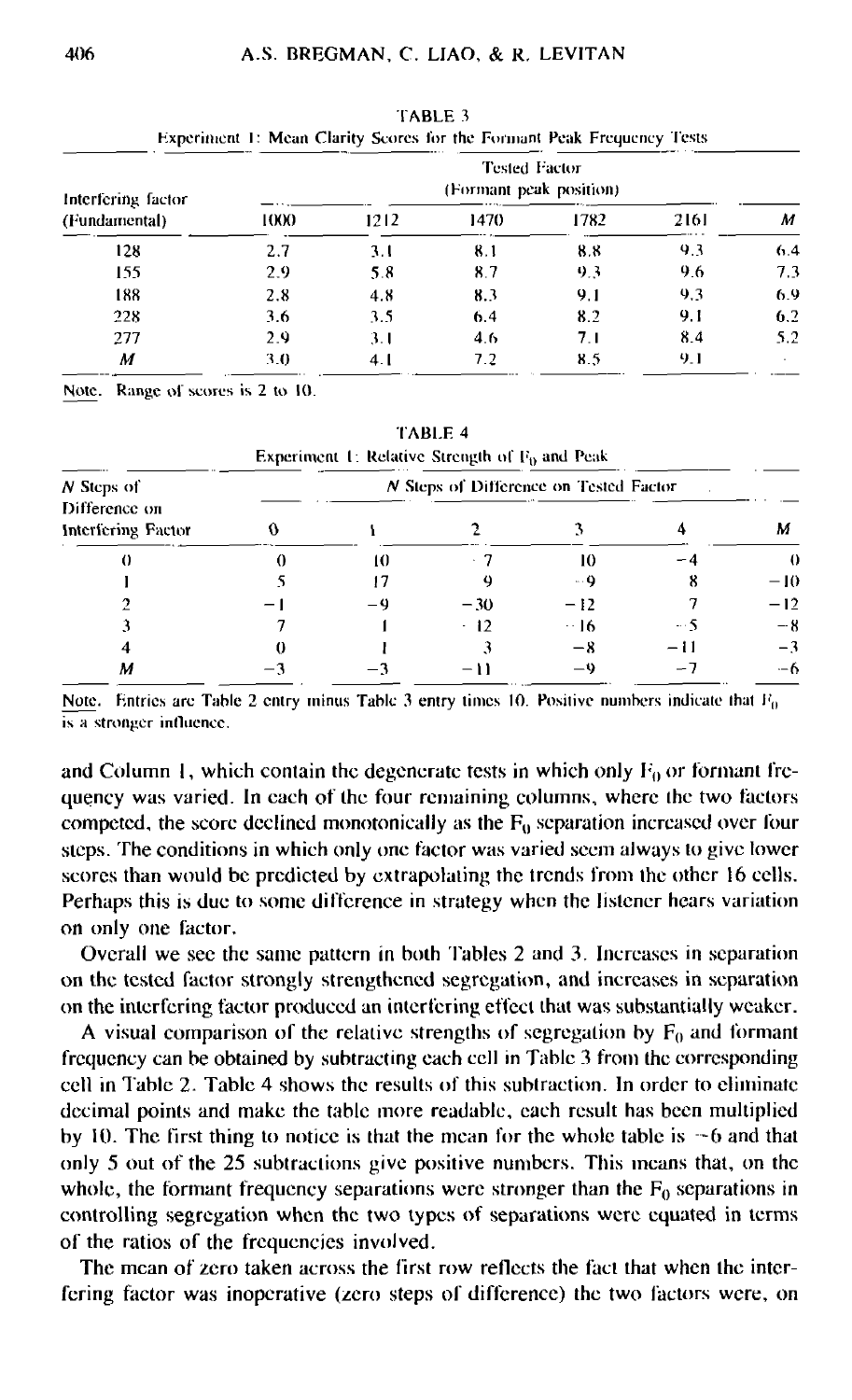average, equally strong with some variation from condition to condition. These strong effects are the ones that appear in Row I of Tables 1 and 2. However, it appears that the fonnant frequency tended to dominate when the two factors were acting at cross purposes. This interpretation is consistent with the observation that the strongest superiority of formant separation (largest negative numbers in Table 4) appears on the diagonal that runs from top left to bottom right. On this diagonal, the number of steps of separation on the two factors was the same, and the superiority of formant separation was due to some sort of competitive advantage. Another apparent pattern is that cells toward the middle of the (able have higher values. This suggests that the greatest domination by the stronger factor occurs when both factors have a medium strength.

#### EXPERIMENT 2

Experiment 1 showed that separations in peak frequencies affected the grouping of tones. Experiment 2 looked at the role played by the sharpness of the peaks in affecting this grouping. Since we already knew that both  $F_0$  and peak affected segregation, we decided not to explore a range of variation on both factors again but simply to set up a conflict between the two and look at how the sharpness of the peak enhanced the ability of the frequency separation of the peaks to compete effectively with an Fo separation in controlling the grouping.

### *Method*

The listener's task and the timing of the tones were the same as in Experiment 1, bul the loncs themselves were different. Because the fornuint peaks in Experiment 1 had been created by tillering, not all the peaks were exactly the same shape, and there was no guarantee that there was a harmonic ut the nominal spectral peak defined by the centre frequency of the filter. These factors might have accounted for the irregularities in the superiority of peak over  $F_0$  (Table 4). In order to control more exactly the shape of the spectrum in Experiment 2, the spectra of the stimuli were created by adding pure tones together rather than by filtering a complex lone.

The use of additive synthesis in this experiment also allowed us to rule out a factor that might have influenced the segregation in Experiment I. The stimuli of Experiment I were created by filtering harmonics I to N. Since the first harmonic was always present, as the fundamental increased so did the lower edge of the spectral band occupied by the signal. Therefore,  $F_0$  was not completely independent of spectral range.

All the tones in Experiment 2, no matter what their pitch or formant frequency, spanned exactly the same spectral range, sharing the same lowest and highest harmonics (500 Hz  $\&$ 4000 Hz). This ruled out spectral edges or spectral balance as bases for grouping. This design was made possible because the fundamental was omitted in all eases, the lowest harmonic always being the one at 500 Hz. Thus the tones having an  $F_0$  of 125 Hz had 29 harmonies, those with an  $F_0$  of 166.7 Hz had 22, and those with an  $F_0$  of 250 had 15. These should have been sufficient to produce highly saturated pitches. Furthermore, there was always a harmonic exactly at the nominal spectral peak. All harmonies started in sine phase. They were synthesized at 19,200 samples/s, low-pass filtered at 4.5 KHz, and recorded on an analog tape recorder.

*Variation of*  $F_0$  *and Peak:* In contrast to Experiment 1, there were only three  $F_0$ s (125, 167,  $\&$  250 Hz) and three peak frequencies (1000, 1500,  $\&$  2000 Hz). Because of constraints imposed by the other design goals, they could not be spaced by equal ratios. Furthermore, not all combinations of these values were used in synthesizing the tones. The combinations that were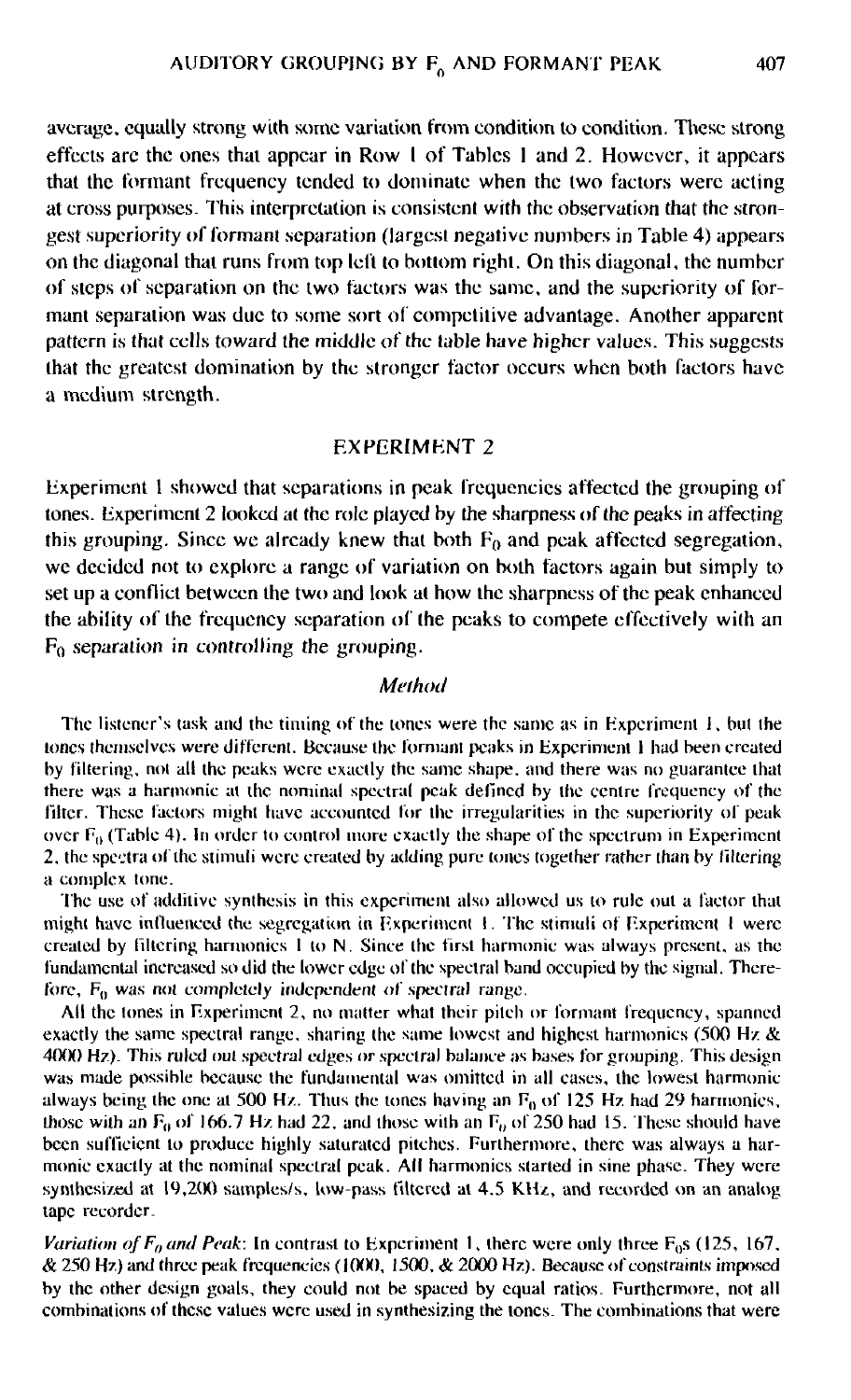

Figure 2. Experiment 2: Outlines of the spectra (frequency and amplitude boundaries) for the tones having the three different spectral peak positions. The frequency scale is logarithmic.

used allowed us to create sequences of tones bearing either a 2:1 or 3:2 relationship to one another in terms of both their  $F_0s$  and their formant peak positions. In every condition, the separation on  $F_0$  was the same as the separation of peaks when both were measured as ratios. Thus for the 2:1 ratio, the four tones in the cycle, expressed in the form,  $[F_0, peak]$ , were [250, 2000], [250, 1000], [125, 2000], and [125, 1000]. For the 3:2 ratio, the values were [250, 2000], [250, 1500], [167, 2000], and [167, 1500]. In other words, the factors always competed on an equal footing (defined in terms of frequency ratio) with one qualification: the sharpness of the spectral peak was sometimes loo small to allow separation *of* the peak frequencies to be a meaningful perceptual difference. In these eases, we observed pure effects of  $F_0$ .

*Peak Sharpness:* Each combination of  $F_0$  and formant frequency was used to synthesize five different tones, each with a different value of formant peak sharpness. The spectral envelope of each tone can be plotted on log-lrequcncy-by-dccibel co-ordinates as a triangle standing on a pedestal. The sharpness was defined as the height of the triangle, the triangle always having the same width. Outlines of the spectra (frequency and amplitude boundaries) for tones with the three different peak positions are shown in Figure 2. Note that the dB scale in these diagrams is a purely relative one, expressed in terms of the amplitude of the components in the pedestal; the actual playback intensities were adjusted to achieve equal subjective loudncss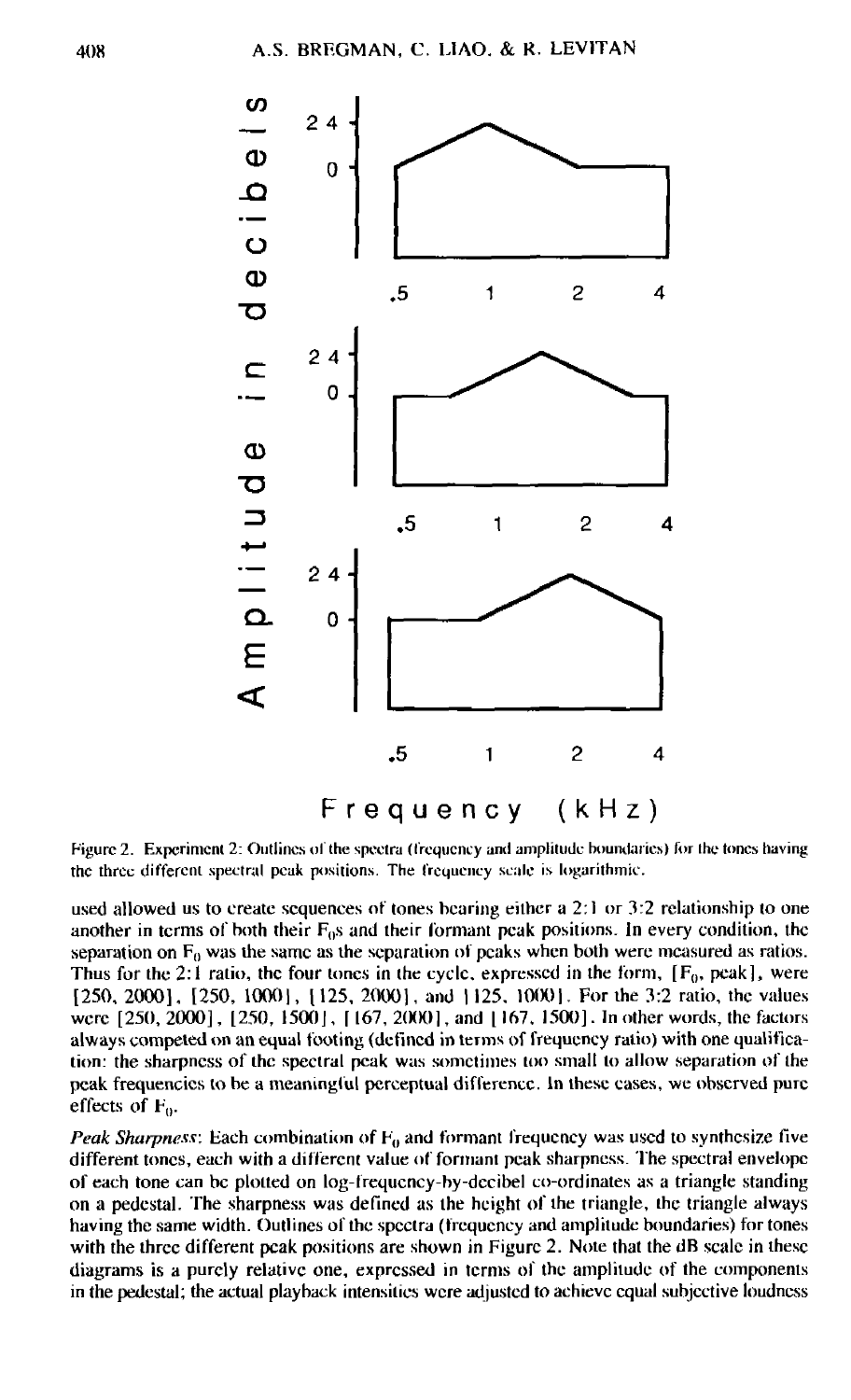|                |          |                        | <b>Experiment 2: Mean Clarity Scores</b> |     |     |     |  |  |
|----------------|----------|------------------------|------------------------------------------|-----|-----|-----|--|--|
| Rate of $F_0s$ |          | Peak Sharpness (in dB) |                                          |     |     |     |  |  |
| and Peaks      | $\theta$ | 6                      | 12                                       | 18  | 24  | м   |  |  |
|                |          |                        | $F_0$ Tests                              |     |     |     |  |  |
| 3:2            | 6.7      | 7.1                    | 7.9                                      | 8.1 | 8.0 | 7.6 |  |  |
| 2:1            | 8.1      | 8.4                    | 7.8                                      | 8.0 | 7.6 | 8.0 |  |  |
| М              | 7.4      | 7.8                    | 7.8                                      | 8.0 | 7.8 |     |  |  |
|                |          |                        | Peak Tests                               |     |     |     |  |  |
| 3:2            | 2.8      | 2.9                    | 3.3                                      | 3.7 | 4.9 | 3.5 |  |  |
| 2:1            | 2.7      | 2.9                    | 3.5                                      | 5.5 | 7.3 | 4.4 |  |  |
| м              | 2.8      | 2.9                    | 3.4                                      | 4.6 | 6.1 |     |  |  |

TABLli 5

Note. Range of scores is 2 to 10.

of all tones. The different peak sharpnesses were obtained by setting the amplitude of the harmonic at the formant peak to be 0, 6, 12, 18, or 24 dB above the amplitude of the equal intensity harmonics of the pedestal. The stimuli having 0 dB peaks had, of course, flat spectra. For all the other stimuli, the sides of the triangle dropped to the level of the pedestal in one octave in both the high-frequency and low-frequency directions.

The 125, 1000 tone was presented binaurally at 65 dBA and the other tones were matched to this one for subjective loudness by the experimenter (CL). The experiment was presented as counterbalanced halves where only one ratio of  $F_0$  and formant frequency (2:1 or 3:2) appeared in each half. The other variables were randomized within halves. The experiment lasted for about I hour for each subject, including instruction and practice. The subjects were 20 young adults, ranging from 20 to 28 years of age.

#### *Results*

The results for the  $F_0$  tests are shown in the upper half of Table 5 on the same 2-10 scale as the results of Experiment 1. High numbers represent a better ability to hear the grouping when  $F_0$  was the tested factor. The trends that will be mentioned here are all supported by an ANOVA described later. Generally speaking, the scores were always very high, indicating that the subjects always thought that the  $F_0$ -based grouping was strong despite the fact that it was being opposed, in all cases, by a formant peak separation of equal size. Increasing the sharpness of the peaks did not seem to lead, in any systematic way, to greater interference (lower scores).

The results for the formant frequency tests arc given in the lower half of Table 5. Here the scores were generally low, indicating that either the force exercised by peak separation on grouping was weak at most of the peak sharpnesses that were employed or else that it was overpowered by a disruptive effect of the interfering factor  $(F_0)$ . We also see that the effects of the frequency separation of the peaks became greater as the peaks themselves became sharper, this trend being stronger for the 2:1 separation. Remember that the 2:1 separation applied all the  $F_0s$  and formant peak separations in a cycle. Therefore, sharpening the peaks helped a formant separation of 2:1 to overcome more strongly the disruptive effects of an  $F_0$  separation of 2:1. Overall, the scores were higher for the 2:1 ratio than for the 3:2 ratio.

The results given in Table 5 were subjected to an overall ANOVA. It confirmed the finding that the  $F_0$  tests were very much easier than the formant frequency tests,  $F(1, 19) = 351.8, p < .0001$ . There was a significant overall effect of peak sharpness,  $F(4, 76) = 52.8$ ,  $p < .0001$ , and a significant sharpness by ratio interaction,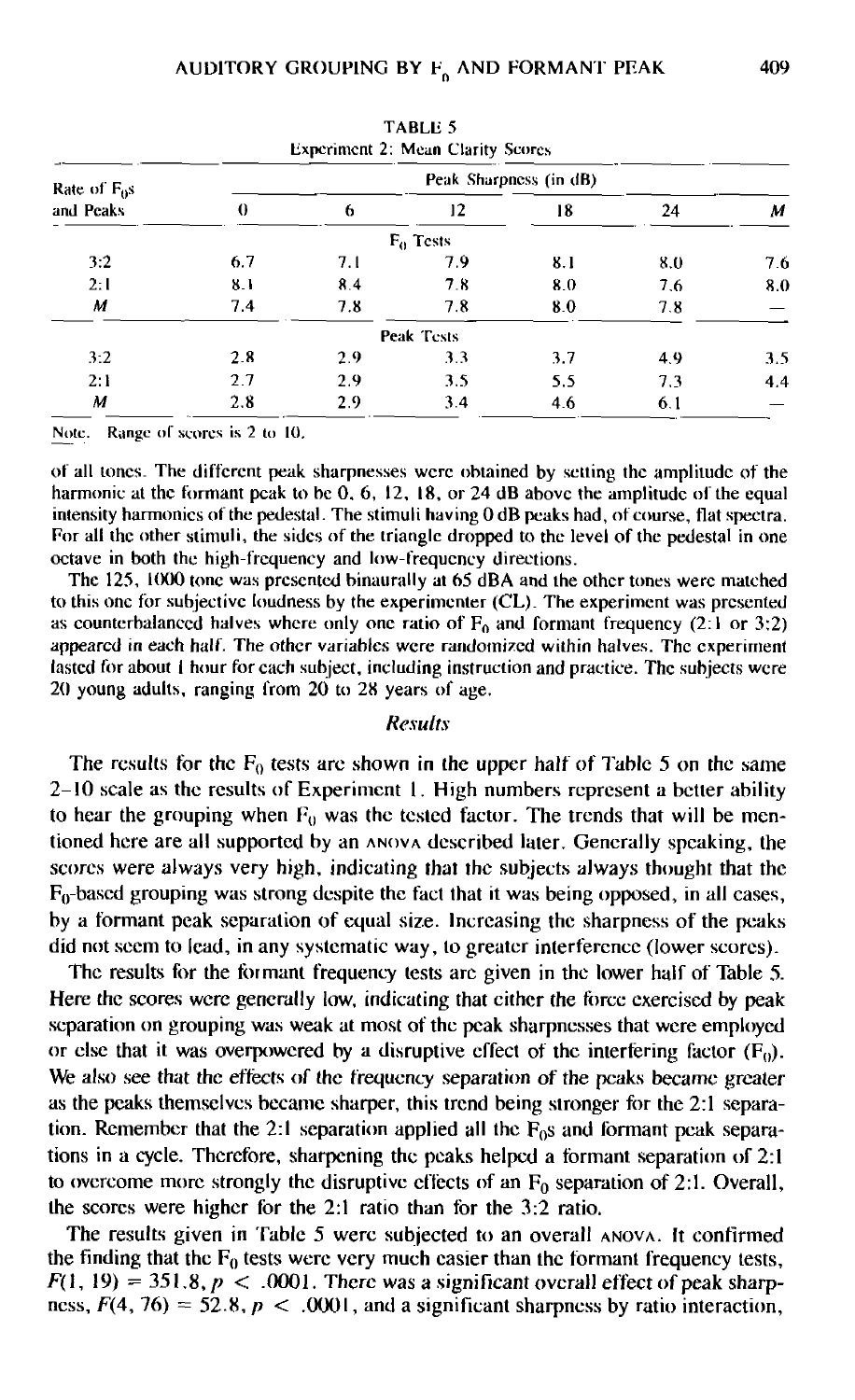|                            |                        |    |    | Experiment 2: Relative Strength of $F_0$ and Peak Frequency |    |    |
|----------------------------|------------------------|----|----|-------------------------------------------------------------|----|----|
| Rate of $F0s$<br>and Peaks | Peak Sharpness (in dB) |    |    |                                                             |    |    |
|                            |                        |    |    |                                                             | 24 | м  |
| 3.2                        | 39                     |    | 46 | 44                                                          |    | 40 |
| 2:1                        | 54                     | 55 | 43 | 25                                                          |    | 36 |
| М                          |                        | 49 |    |                                                             |    | 38 |

TABLE 6

Note. Entries are Table 5  $F_0$  test values minus peak test values times 10. Positive numbers indicate that I'd was a stronger influence.

 $F(4, 76) = 4.24$ ,  $p < .01$ . There was also a significant sharpness by type of test interaction,  $F(4, 76) = 28.4$ ,  $p < .0001$ , indicating that peak sharpness had a stronger effect, understandably, when the tests were focussed on the effects of peak separation. Finally, there was a highly significant three-way interaction between the ratio, the test, and the peak sharpness,  $F(4, 76) = 29.5$ ,  $p < .0001$ . This occurred because the sharpness had the strongest effect in the peak test at the 2:1 ratio.

The competition of the two factors is best displayed by the entries in Table 6. These entries are analogous to some of the entries in lable 4, namely, the ones in which the  $F_0$  and the formant frequency separations are the same (along the major diagonal) and where these separations are similar to the 2:1 and 3:2 ratios used in the present experiment. Specifically, the tour-tone cycle represented by the third row, third column (value of  $-30$ ) in Table 4 embodies an approximately 3:2 ratio and the one for the fifth row, fifth column (value of II) embodies an approximately 2:1 ratio. It seems that the relative dominance of  $F_0$  separation and formant peak separation were reversed in the two experiments, with  $F_0$  dominating in the second one. However, looking back at the lower half of Table 5, we sec that the peak separation began to resist the disruptive effects of the  $F_0$  separation at the higher peak sharpnesses. We must recall that the peaks were created in different ways in ihc two experiments.

#### GENERAL DISCUSSION

The experiments confirm that  $F_0$  alone can be used to segregate sequences of sounds, even when the upper and lower limits of ihe frequency bands are identical. Therefore, they confirm the results of Singh (1987) showing a tradeoff between pitch (our  $F_0$ ) and timbre (analogous to our spectral peak) in controlling the formation of streams. They also show that  $F_0$  itself, and not some secondary spectral effect, can control segregation. In addition, they show that the Ibrmant peak frequency controls grouping more strongly when the peak is made to stand out more from the spectrum. This effect continues up to a sharpness of 24 dB, the highest sharpness studied. Therefore, while formant sharpness may not play a role in phoneme identification when a voice is presented in isolation, it may play a role in segregating voices from interfering sounds.

The differences in the relative strength of the effects of  $F_0$  and peak in the two experiments should not be treated as having any importance, since the formant peaks were created in a different way in each experiment. In Experiment 2, the maximum peak sharpness (height) was 24 dB. Figure I shows that in Experiment I, because of the first-order difference filter, the lowest harmonics were attenuated by much more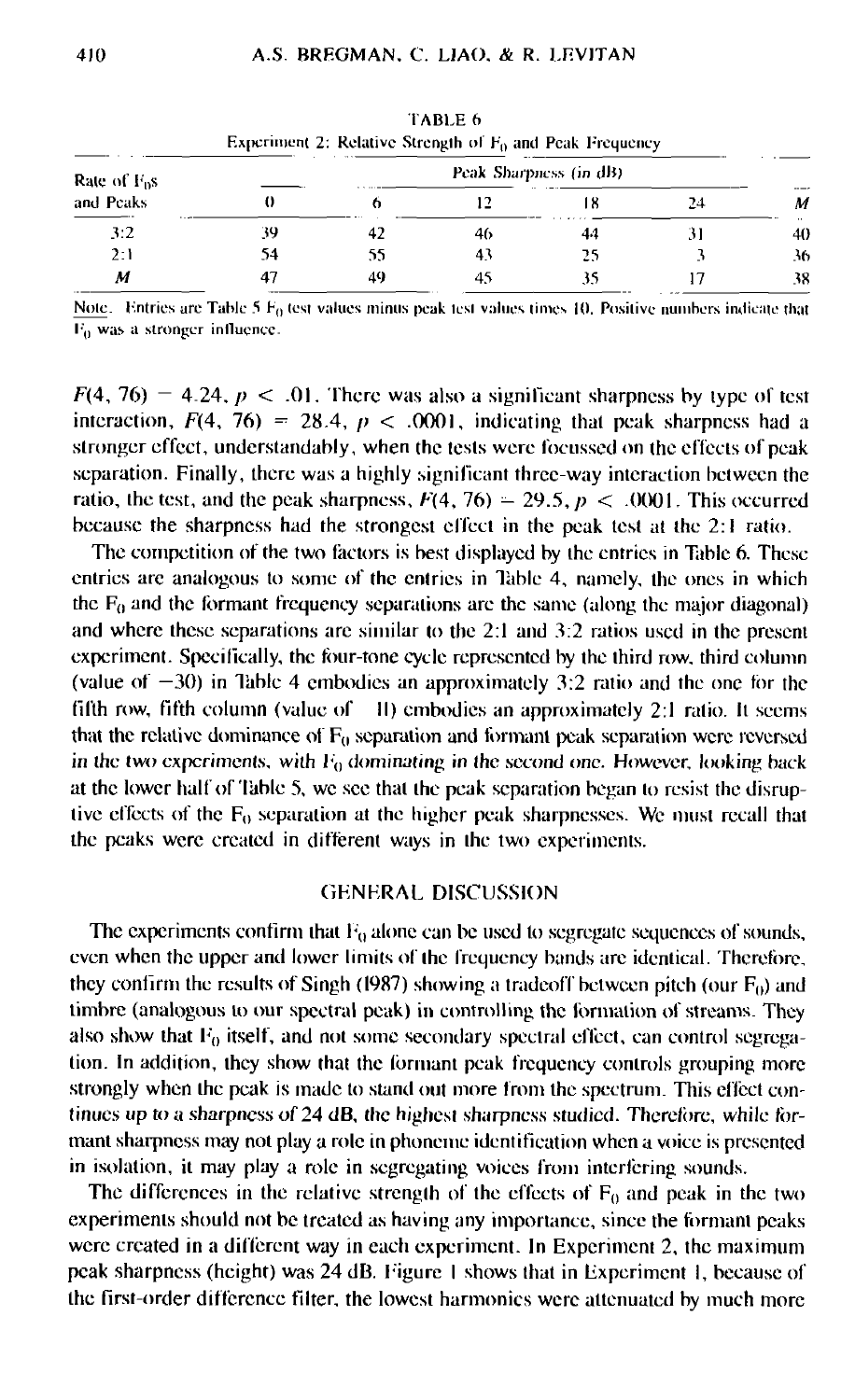than 24 dB relative to the most intense harmonic (up lo 40 dB in some eases). As we know from Experiment 2, this would have strengthened the effects of peak separation.

It is possible that the effect that has been described as due to the separation of spectral peaks was not due to that at all. but to a difference in the relative intensity of higher versus lower harmonics, a property that gives rise to the perception of brightness (Wesscl, 1979). This would have been affected automaticaly whenever the frequency of the spectral peak was changed. In Experiment 2, the effect of peak sharpness might have been due to the fact that the effects of the peak on the balance of high versus low harmonics was greater as the peaks became more intense relative to the pedestal. When the spectrum has only a single spectral peak, the brightness is automatically correlated with the position of this peak. One way to decide whether spectral peaks themselves controlled grouping, independent of brightness, would be to use tones containing at least two spectral peaks. Then the frequencies of the two peaks could be varied in opposite directions so as to keep brightness constant. A second way to vary the separation of peaks, in a single-formant spectrum, without affecting brightness would be to change the shape of the peak as it was moved upward, compensating for a higher peak position by a sharper roll-off of the harmonics above the peak.

Although it appears that both  $F_0$  and formant frequency (or perhaps brightness) were used by listeners to achieve segregation, we must ask what kind of segregation it was. We observed, particularly in Experiment I, that each factor was relatively weak in interfering with the segregation based on the other. Even in Experiment 2, where the effects of peak separation were not as strong, when the peaks were 24 dB high the listeners were able to group the tones by their peak separation and to resist the disruption by an equally large separation in  $F_0$  (giving a value of 7.3 out of 10 in the lower half of Table 5).

What does this resistance to interference mean? Brcgman (1990) has proposed that there are two kinds of perceptual processes that lead to perceptual grouping. They are illustrated by the results of van Noorden (1977) who found two boundaries relating stream segregation to the frequency separation of the tones at different tone rates. The *temporal coherence boundary* (TCB) was found when the listener was asked to hold all the tones together as one stream. It seems to represent a limit on integration. This integration was found to gel harder as the tones were separated further in frequency or were more rapidly alternated. The *fission houndar\* (FB), on the other hand, was found when listeners were asked lo focus on one of the streams that remained in a restricted frequency range. Success in this task required only a small frequency separation (1-3 semitones) and was unaffected by the tone rate.

Bregman (1990) sees these two forms of segregation as resulting from two kinds of perceptual process. The TCB derives from *primitive segregation.* One of the marks of primitive segregation is that it makes it hard for the listener to perceive relationships between sounds that have been placed into different streams by this process. Primitive segregation is viewed as a prcattenlive grouping process. The second kind of process, called *schema-based segregation,* is responsible for the FB. It occurs when the listener uses a schema or criterion to extract the parts of a signal that fit it.

In the present experiment, the listeners profited by differences in between the two target tones and their neighbours to extract them from the sequence. However, as long as the feature that they were using was defined clearly enough (e.g., when the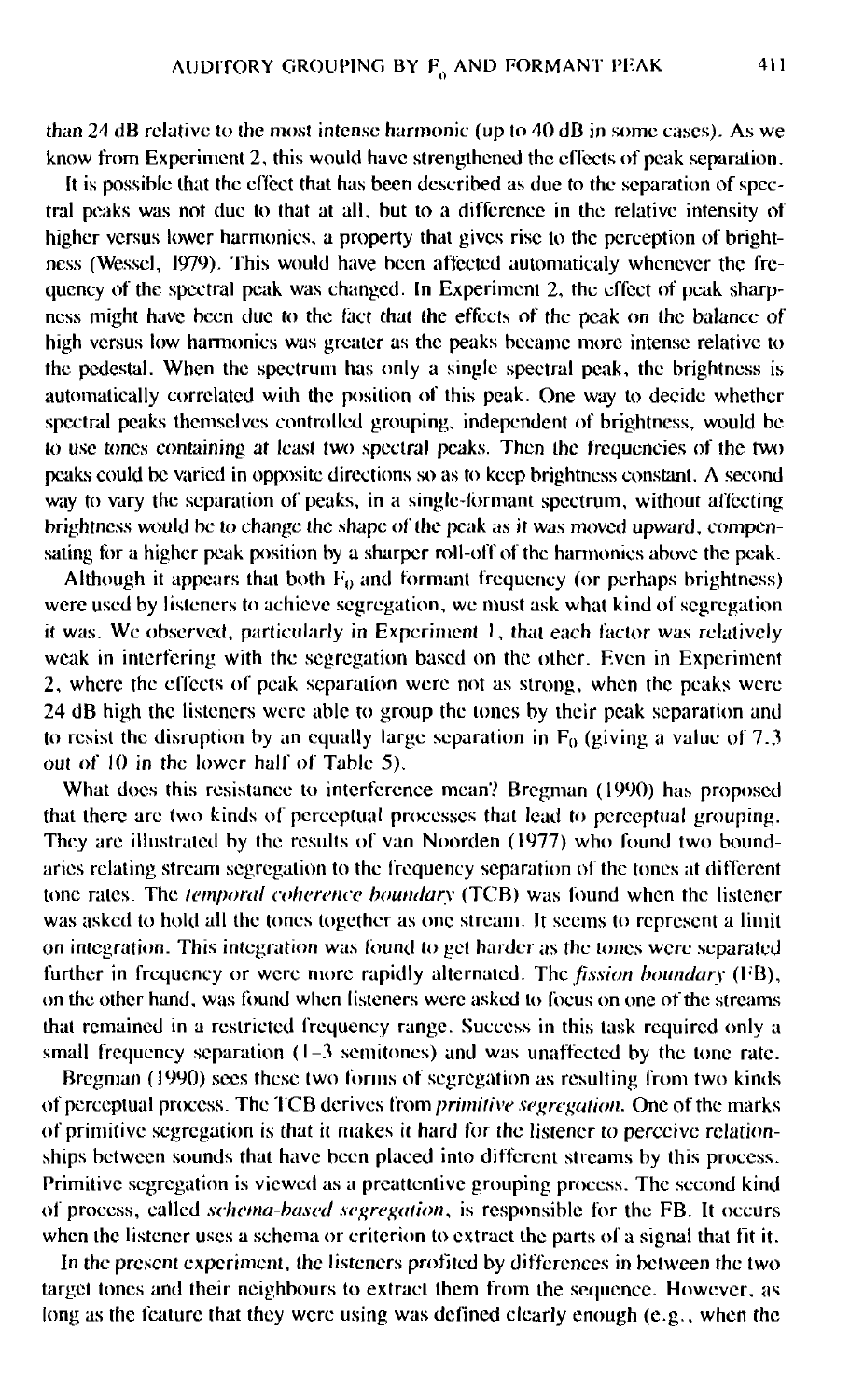peaks were sharp enough in Exp. 2), they were not prevented from perceiving the pair *as a pair* by the fact that they were different from each other on the interfering quality. These two facts argue that the task was strongly affected by a schema-based process of segregation, capable of grouping the pair by their shared property, and that the primitive segregation was weak. A strong primitive segregation should have disrupted the integration of the two target tones when they were different on the interfering property even when they were grouped by the tested property.

The importance of the schema-based process in this task may have resulted from the 20 repetitions of the two-tone pattern in the standard cycle (AB—AB—...). There was plenty of time for the listener to build up a mental description (schema) of the target pair. Indeed, it seems that any time a listener tries to hear a pattern inside another one, he or she requires a mental description of the pattern being sought. Any such task, therefore, must have a heavy loading on the schema-based segregative process.

Our results can be compared to those reported by van Noorden (1975). Just as we did in Experiment 2, he varied the fundamental frequencies in a rapid sequence of tones while keeping the frequency components of all the tones in a fixed band. Contrary to what he had expected, when he acted as his own subject he was able to hear perceptual coherence up to a separation of an octave. This result can be compared to the results of Experiment 1 for the peak test in which there was no peak frequency difference but only an  $F_0$  difference (Table 3, Column 1). We observed little interference from  $F_0$  even when differences on this factor exceeded an octave (lower left cell value of 2.9). Van Noorden's results are therefore consistent with our own and with the hypothesis that schema-based integration was heavily involved in his task. As a highly trained subject he would have developed strong schemas concerning the sequence of tones and would therefore have been able to overcome the disruptive effects of a relatively weak primitive segregation based on  $F_0$ .

## *References*

- Anstis, S., & Saida. S. (19X5). Adaptation to auditory streaming ol'frequency-modulated tones. *Perception and Psychophysics, 11, 257 271.*
- Axelrod, S., & Guzy, L.T. (1968). Underestimation of dichotic click rates: Results using methods of absolute estimation and constant stimuli. *I'sychonomic Science. 12,* 133-134.
- Bozzi, P., & Vicario, G. (1960). Due fattori di unificazione fra note musicali: La vicinanza temporale e la vicinanza tonale. *Rivista de Psycologia. 54,* 235-258.
- Bregman, A.S. (1978a). Auditory streaming is cumulative. *Journal ofExperimental Psychology: Human Perception and Performance. 4.* 380-387.
- Bregman, A.S. (1978b) Auditory streaming: Competition among alternative organizations. *Perception and Psychophysics, 23,* 391-398.
- Bregman, A.S. (1990). *Auditory scene analysis: The perceptual organization of sound.* Cambridge, Mas saehusctts: The MIT Press.
- Bregman, A.S., & Campbell, J. (1971). Primary auditory stream segregation and perception of order in rapid sequences of tones. *Journal of Experimental I'swhohgy. X9,* 244-249.
- Dannenbring, G.L., & Bregman, AS. (1976). Stream segregation and the illusion of overlap. *Journal of Experimental Psychology: Human Perception and Performance. 2,* 544-555.
- Darwin. C,J., & Beihcll-Fox, C.li. (1977). Pitch continuity and speech source attribution. *Journal of Experimental Psychology: Human Perception and Performance*, 3, 665-672.
- Divenyi. P.L. (1971). The rhythmic perception of micromclodies: Detectability by human observers of a lime increment between sinusoidal pulses of two different, successive frequencies. In R. Gordon (Ed.). University of lowa studies in the psychology of music (Vol. 7). Iowa City: University of Iowa Press.